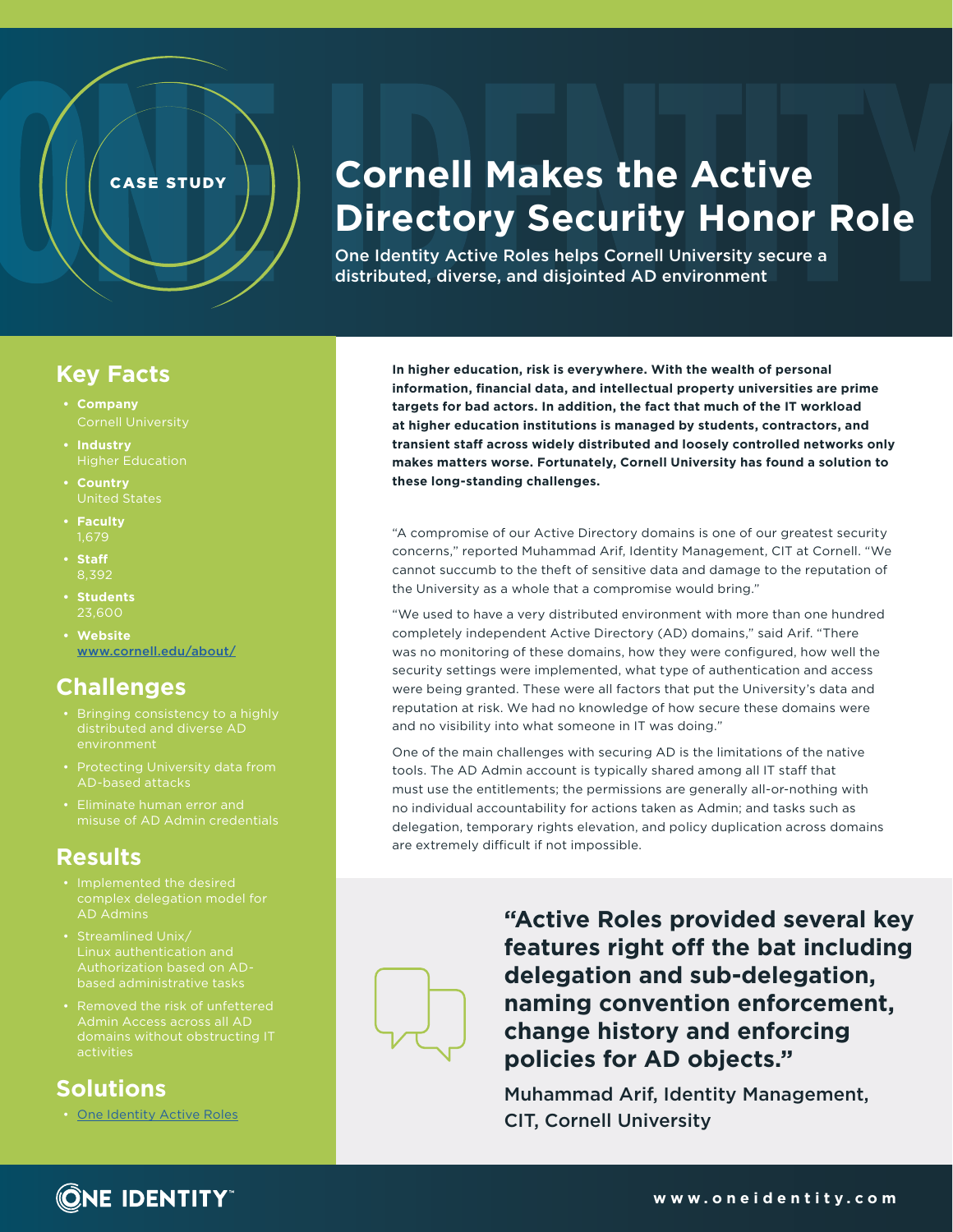"With such a highly distributed AD environment and so many administrators across multiple departments, we needed a way to delegate access to manage AD objects," said Arif. "Furthermore, we needed the ability to allow admins in other departments to 'sub-delegate' access. With this delegation model came the need to properly control the naming of objects in AD as well as auditing of the actions taken with Admin rights."

The University determined that the best way to address the security challenges presented by its AD environment would be to look for commercial off-the-shelf software that augmented the native capabilities of AD tools with the desired granularity and control that would reduce risk and increase security.

"We wanted a solution that would meet our requirements, was mature, and proven with customers whose environments had challenges and complexities that were similar to ours ," explained Arif. "We also wanted a vendor that offered excellent support, one we could rely on when we needed help."

One Identity Active Roles has been solving the AD administration and security needs of more than 3,500 organizations like Cornell University for nearly 20 years. It overcomes the limitations of native tools with automation, workflows, approval, and centralization of Active Directory account administration tasks such a provisioning and group management. In addition, Active Roles' role-based access paradigm enables organizations to implement security in a least-privileged model for administrators with many flexible security-enabling options such as Temporal Groups and template-based workflows.

"Active Roles provided several key features right off the bat including delegation and sub-delegation, naming convention enforcement, change history and enforcing policies for AD objects," added Arif. "It offered additional flexibility with easy customization of web interface and support of the programming interfaces we use including VBScript, PowerShell and SPML. Its customization capabilities allowed us to implement access in a way that Admins can only view and work on their OUs in AD."

With Active Roles, the University can operate its diverse AD environments with full confidence that nothing can happen unless it is within the established policy (and many actions can now happen with no IT intervention whatsoever). In addition, Admins are only given the permissions they need to do their jobs – nothing more and nothing less – and all actions are audited and tracked, and can even be rolled back if necessary.



**"With Active Roles in place, we planned out a good model**

**for managing delegation, naming standards, OU structure and access to AD for several hundred admins... that model has been working for close to ten years now."**

Muhammad Arif, Identity Management, CIT, Cornell University